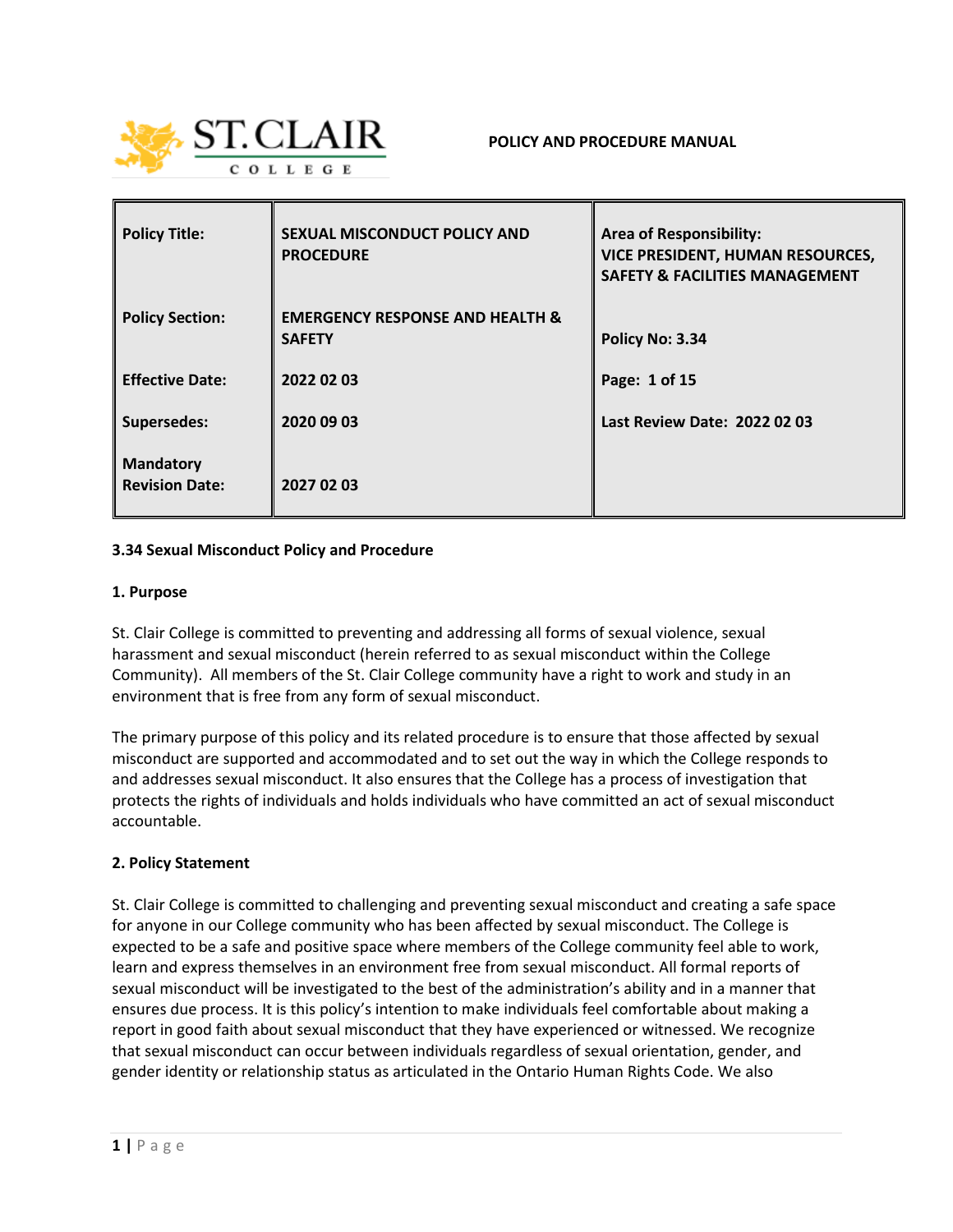recognize that individuals who have experienced sexual misconduct may experience emotional, academic or other difficulties.

We are committed to:

- **Support**: inclusive trauma-informed and culturally inclusive response and support from trained counselors, therapists, and Sexual Violence Prevention (SVP) team; assisting those who have been affected by sexual misconduct by providing choices, including detailed information and support, such as provision of and/or referral to counselling and medical care, information about legal options, and appropriate academic and other accommodation.
- **Listen**: ensuring that those who disclose that they have been subject to sexual misconduct are supported, and that their right to dignity and respect is protected throughout the process of disclosure, investigation and institutional response.
- **Compassion**: treating individuals who disclose sexual misconduct with compassion recognizing that they are the final decision-makers about their own best interests.
- **Safety**: the College will take every reasonable step to protect the safety and security of all parties who have been affected by sexual violence.
- **Response:** ensuring that supports and resources are readily available to those impacted by sexual misconduct, that procedures are in place for both informal and formal reporting of sexual misconduct incidents, and that appropriate procedures for investigation and adjudication of a complaint are in place which are in accordance with College policies, standards, and applicable collective agreements, and that ensure fairness and due process.
- **Education and Training**: addressing harmful attitudes and behaviours (e.g. adhering to myths of sexual misconduct that reinforce that the person who experienced sexual misconduct is somehow to blame for what happened); ensuring coordination and communication among the various departments who are most likely to be involved in the response to sexual misconduct on campus; engaging in public education and prevention activities; providing information to the College community about our sexual misconduct policies and procedures; providing appropriate education and training to the College community about responding to the disclosure of sexual misconduct.
- **Culture**: contributing to the creation of a campus atmosphere in which sexual misconduct is not tolerated.
- **Continuous Improvement**: monitoring and updating our policies and protocols to ensure that they remain effective and in line with other existing policies and best practices.

## **3. Application and Scope**

This policy applies to all members of the St. Clair College Community who have experienced, been affected by, witnessed, been made aware of, or alleged to have committed an act of sexual misconduct. It also applies to external organizations that lease College space, operate on College property, or are directly connected to any College initiatives.

The College will respond to all incidents of sexual misconduct involving members of the College Community, which includes any member of the College Board of Governors, students, administrators, faculty members, support staff, contract workers and agents. This includes behaviour that occurs on or off College property, and behaviour observed or carried out through an electronic, online or social media platform, or by using text, audio, video or images.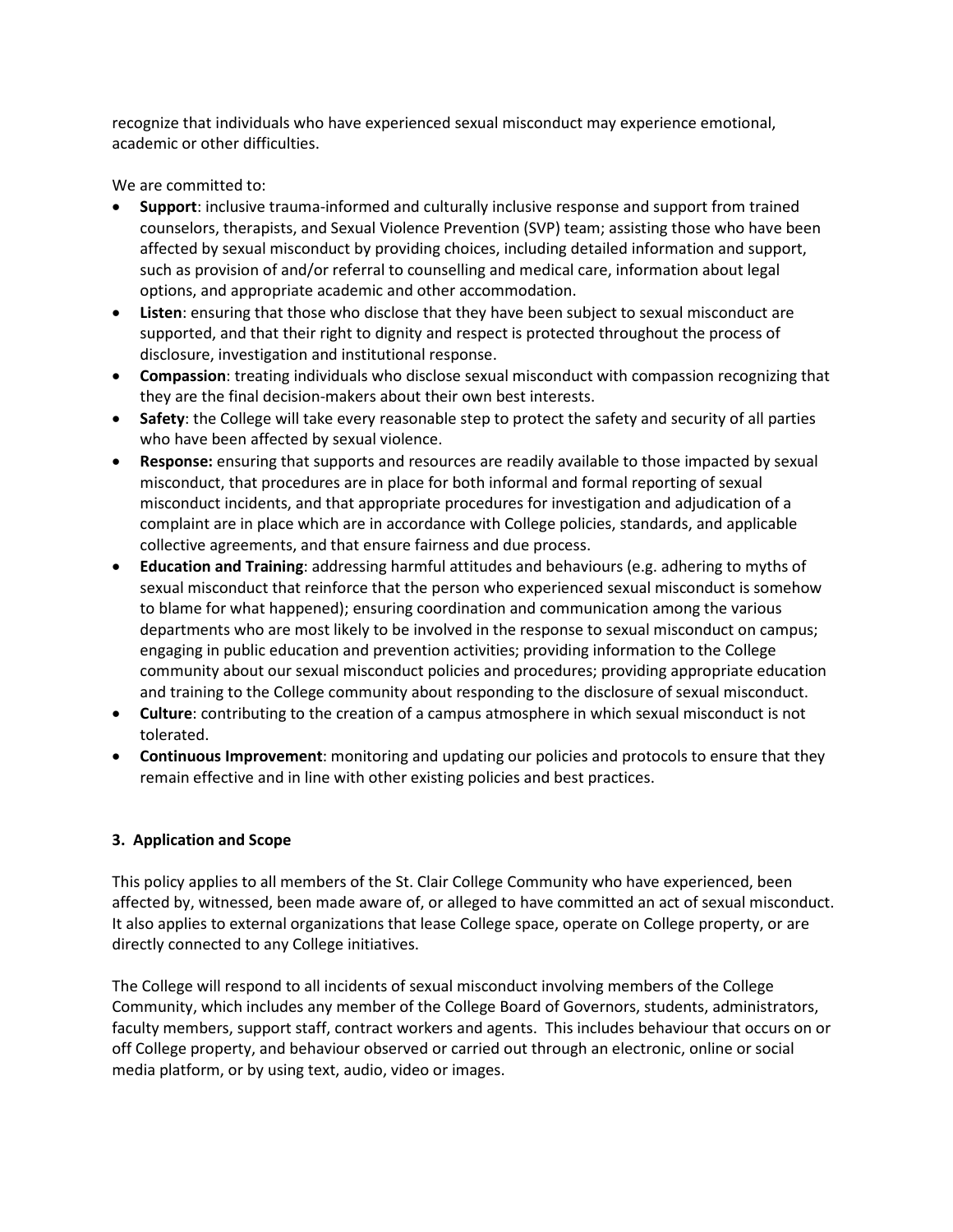Persons who feel they have been in contact with someone whose intention was or may have been to sexually exploit them can obtain counselling support and use the sexual violence prevention policy as a resource for addressing what has happened to them. Typically grooming someone for sexual exploitation begins with activities that may have started as consensual but eventually the victim finds themselves in a situation that is threatening or otherwise difficult to get out of. Someone who has been groomed and/or exploited should not hesitate to come forward because they feel they are to blame. Similarly, they should not conclude that they have nothing to report if they were able to evade complete entrapment nothing to report if they were able to evade entrapment.

Persons who have experienced acts of sexual misconduct prior to being part of the St. Clair College community are able to access all supports including counseling, accommodations, safety planning, etc. The policy and procedure described here, however, may not be relevant in such circumstances.

## **4. Definitions**

**"Appellant"** is the term used in this policy to describe a person who appeals a decision made under this policy.

**"Complainant**" is the term used in this policy to refer to an individual who has experienced sexual misconduct. The individual may choose to identify or be more familiar with the term "victim" or "survivor". The term "Complainant" will be used throughout this policy.

"**Respondent(s)"** is the term used in this policy to describe any person(s) alleged to have committed an act of sexual misconduct.

**"Sexual Misconduct"** is any type of unwanted sexual act done by one person to another that violates the sexual integrity of the victim and includes:

- Intentionally applying force, directly or indirectly, to another person without that person's consent;
- Attempting or threatening by an act or gesture, to apply force to another person;
- Exercising control over another person without that person's consent such that the person feels uncomfortable, distressed, frightened or threatened or is carried out in circumstances in which the person has not freely consented or is incapable of consenting to sexual activity;
- Targeting a person's sexuality, gender identity or gender expression, whether the act is physical or psychological in nature, which is committed, threatened or attempted against a person without the person's consent and includes applying force of a sexual nature, stalking, indecent exposure, voyeurism and sexual exploitation.
- Unreasonable and persistent pressure for sexual activity including the use of emotional manipulation, blackmail, threats to family or friends, or the promise of rewards or special treatment, to persuade someone to do something they do not wish to do, such as being sexual or performing particular sexual acts.
- Behaviour that instills fear in another person or threatens the person's safety or mental health. This may also include a threat of harm to the target's friends and/or family. These behaviours include, but are not limited to, non-consensual communications (face to face, phone, email, social media); threatening or obscene gestures; surveillance; sending unsolicited gifts; "creeping" via social media/cyber-stalking; and uttering threats.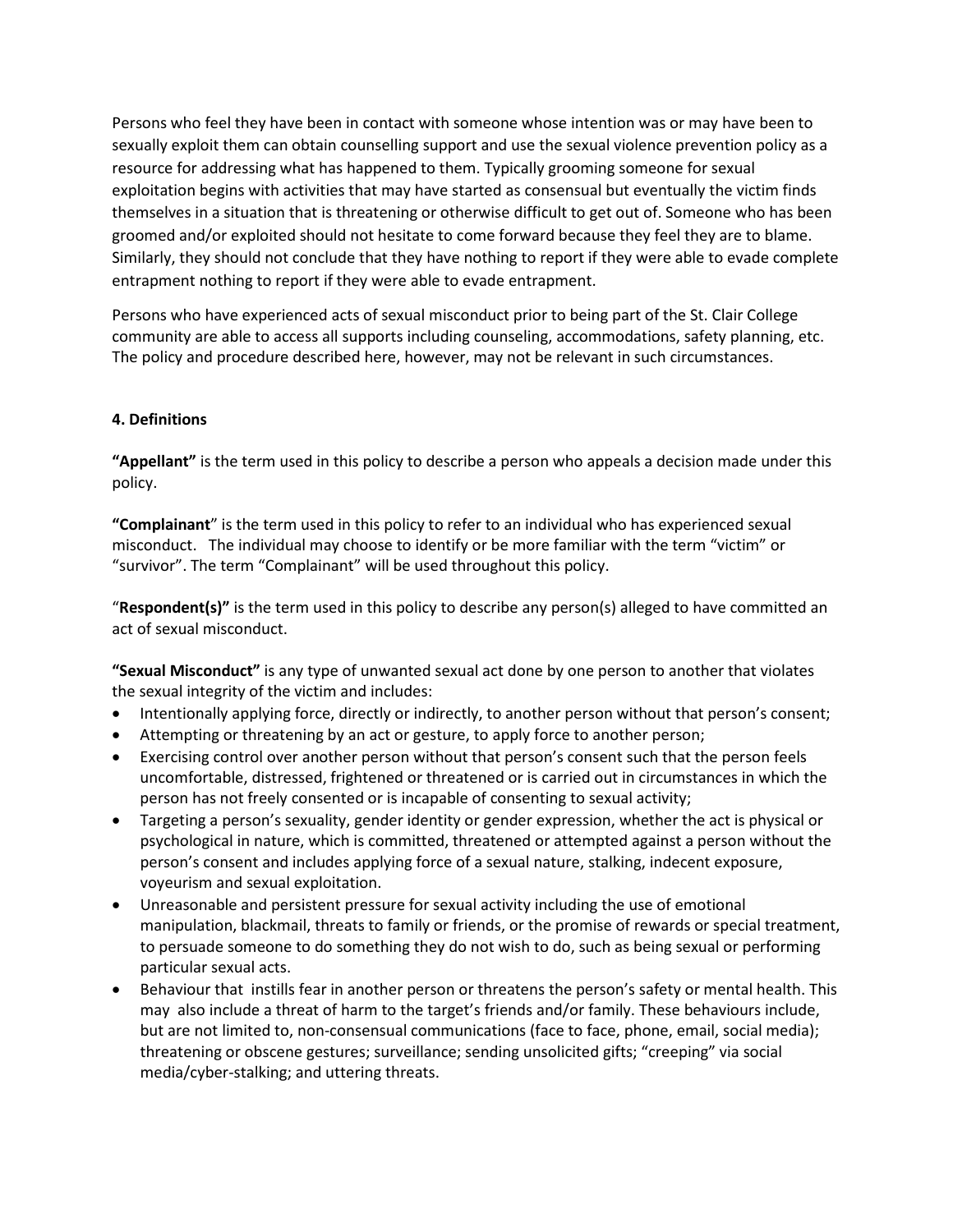**"Consent"** is the voluntary agreement of an individual to engage in the particular sexual activity in question and is subject to the following:

- Consent can be communicated by words, conduct or a combination of both;
- The definition of consent does not vary based on a person's sex, sexual orientation, gender identity or gender expression.
- Consent cannot be expressed by the words or actions of anyone other than the person participating in the sexual activity;
- Consent can be withdrawn at any time during sexual activity;
- Consent does not exist when a person is incapable of consenting to the activity, or is persuaded to engage in sexual activity by an individual abusing a position of trust, power or authority;
- It is the responsibility of the initiator of sexual activity to ensure clear and affirmative responses are communicated by words or conduct, at all stages of sexual engagement.
- It is the initiator's responsibility to know if the person they are engaging with sexually has reached the age of consent for sexual activity.
- Silence or non-communication must never be interpreted as consent and a person in a state of diminished judgment cannot consent.
- A person who is asleep, unconscious or otherwise unable to communicate, impaired by alcohol and/or drugs, or incapable of fully understanding the sexual acts cannot give consent.
- A person who engages in sexual activity due to emotional manipulation, threats, blackmail or other forms of pressure is not giving consent.
- Consent to sexual activity cannot be assumed on the basis of consent given in the past to a sexual activity or relationship.

**"Honest and Reasonable but Mistaken Belief"** is consistent with the legal doctrine that a person will not be found to have committed an act of misconduct that required the consent of the Complainant, if that person can establish on the balance of probabilities, that there was an honest and reasonable but mistaken belief by the Respondent that the Complainant was consenting to the activity in question. Provided further that a person cannot rely on a mistaken belief the Complainant was consenting if:

- That belief is based on the Respondent's own intoxication; or
- The Respondent was reckless about whether the Complainant was consenting; or
- The Respondent chose ignore things that would indicate a lack of consent; or
- The Respondent failed to take proper steps to check if there was consent.

"**Informal Report**" is the act of sharing information in order to receive support and services and/or to learn about options for formally reporting an incident of sexual misconduct. An individual who has been affected may disclose information about the incident(s) to a trusted member of the College Community who can help them access supports and services. Alternatively, they can reach out to the Sexual Violence Lead (SV Lead - see Resources), to discuss options on reporting and supports.

College employees who receive disclosures are obligated to report the incident to the Sexual Violence Lead or College Resolution Officer but will not identify the Complainant without consent. This reporting is required to assess risk and to enable the College to comply with Section 7.4 of Ontario Regulation 131/16, Sexual Violence at Colleges and Universities, under the Ministry of Training, Colleges and Universities Act, which requires reporting to the Minister "The number of incidents and complaints of sexual violence *reported* by *students, and information about such incidents and complaints."* Names and personal information are NOT included in these reports. The Vice President, Human Resources, Safety, Security and Facilities Management, shall be responsible for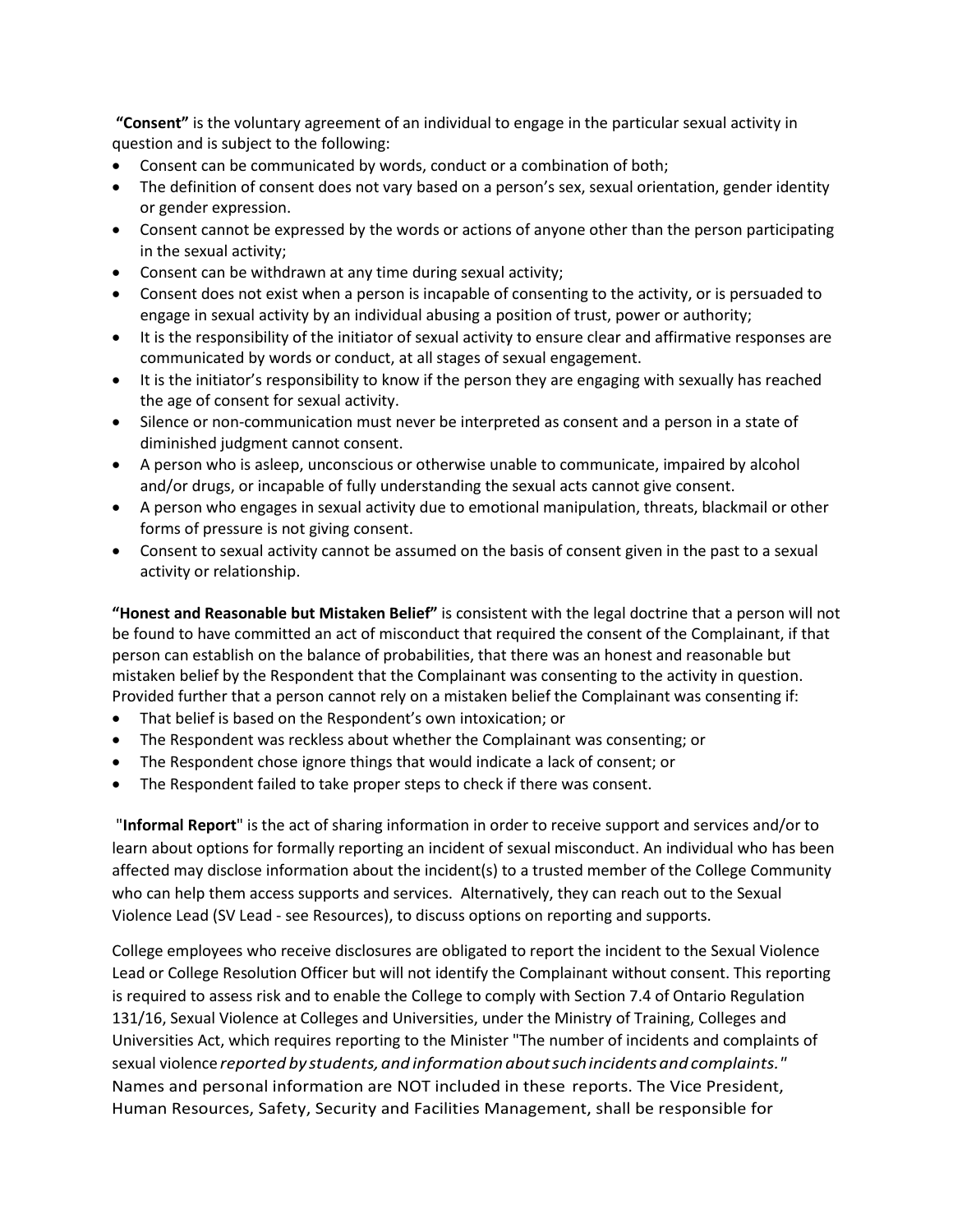reporting to the Ministry as indicated in accordance with the timelines and requirements as directed by the said Ministry.

If the Sexual Violence Prevention (SVP) Lead and College Resolution Officer (or designate) believes there to be a risk to the safety of the Complainant and/or the College Community, the College will request a formal investigation and, where appropriate, notify the police. The Complainant has the right to choose not to participate in any investigation arising from an Informal Report. The SVP Lead and College Resolution Officer will use the following conditions as a guide to determine the risk:

- 1. An individual is at imminent risk of self-harm;
- 2. An individual is at imminent risk of harming another person;
- 3. There are reasonable grounds to believe that others in the College or wider community may be at risk of harm (i.e., more than one report identifying the same individual)

It is important to note that unless the Complainant moves to a formal report or the College deems there to be a risk to the safety of the Complainant or College Community, the College will not investigate the informal report. Supports and services, however, will always be offered.

Regardless of how the Complainant chooses to proceed, the College or Investigator will not ask irrelevant questions relating to the student's sexual expression or past sexual history.

"**Formal College Report"** is a written allegation of a violation of this policy made by a Complainant and is provided to the Associate Vice President, Safety, Security and Facilities Management, or to the College Resolution Officer, in order to initiate an investigation. A formal report must be completed for the College to initiate an investigation into the allegation. This type of report may not be made anonymously, although the College has a discretion to investigate any allegation brought to their attention. The College is obligated to inform Respondents of allegations made against them. Making a Formal College Report does not prevent the Complainant from also reporting the incident to police. A Formal College Report shall be on the Form prescribed by this policy and shall include the items listed below. The Complainant can write the report themselves or request for the assistance of a scribe to take notes as they verbally outline the incident. The Complainant is required to sign the Complaint form (and the scribe's notes where a scribe is utilized) to indicate that the contents of the Complaint form and the scribe's notes have been reviewed by the Complainant and are an accurate statement of the facts of the incident. The Complaint form must include the following:

- Chronological statement of facts by the Complainant;
- Contact information of the Complainant and witnesses;
- Any available documentary evidence, including but not limited to, emails, text messages, and social media posts.

"**Formal Police Report**" refers to the process of reporting a crime (e.g., sexual assault, criminal harassment) to the police who will conduct an investigation that may result in criminal charges. This type of report cannot be made anonymously. Security Services cannot report to police on behalf of the Complainant, but will offer to assist the individual in doing so.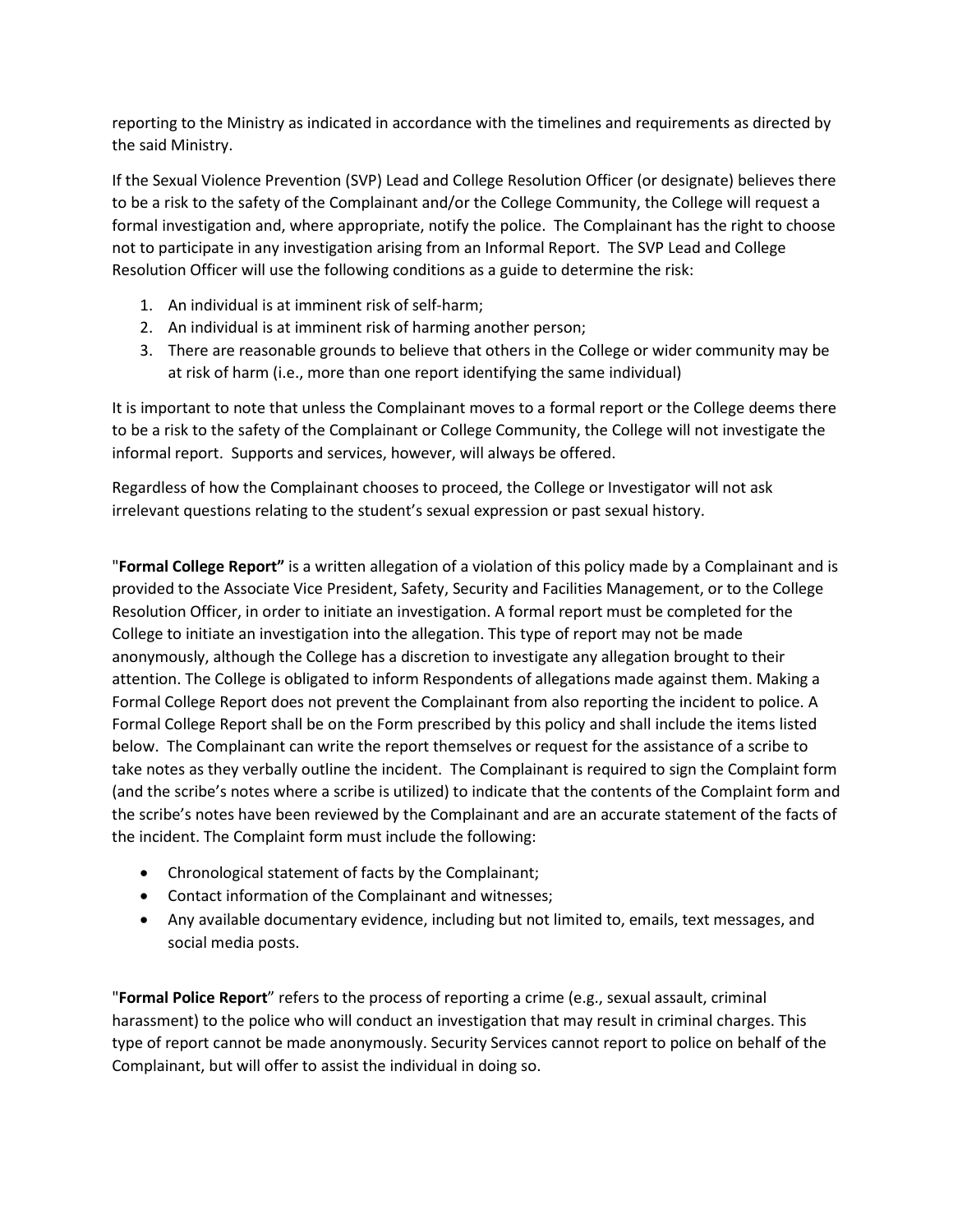"**Third Party Report**" is the act of sharing information with any member of the College Community who has witnessed, has knowledge of, or has received a disclosure of an incident of sexual violence. Those making Third Party reports will not identify the Complainant without consent. Members of the College Community can make these reports in person, by phone, or by emailing Security Services, the SVP Lead or the College Resolution Officer.

"**Interim Measures**" are restrictions placed on an individual's rights and privileges in order to ensure the safety of the College Community and provide time for the College to determine its response and conduct an investigation. The College may impose interim measures immediately, prior to a full investigation. Examples of such measures include but are not limited to:

- Restricting access to certain parts of campus and/or attending class,
- Communication ban issued to both parties,
- Developing and supporting a Safety Plan,
- Changing of program sections,
- Temporary Removal from Residence during an investigation,
- Interim Suspension for the Respondent (maximum of 2 school days to separate parties and put supportive measures in place)

"**Procedural Fairness**" is achieved by informing Respondents of all allegations and evidence against them, and by giving them reasonable notice of the time, place and nature of the meeting where they can respond to the allegations. It also involves providing Complainants and Respondents with information about the College's investigation and decision-making processes and ensuring that outcomes are determined by an impartial decision maker.

"**Confidentiality**" is the term used in this policy to refer to the College's responsibility and obligation to ensure that any private and personal information provided in a disclosure, report and/or investigation of sexual misconduct is collected, used, maintained and secured appropriately. The College will make every effort to maintain confidentiality of all persons involved in a disclosure or report of sexual misconduct including the Complainant, Respondent and witnesses. All persons participating in the process are required to maintain confidentiality with respect to information provided in the course of the disclosure, reporting, assessment and/or investigation of an incident of sexual misconduct.

"**Accommodation**" is the provision of individualized support or alternative means of fulfilling academic or employment responsibilities for all parties involved in the Complaint. . The arrangement of accommodations recognizes the experience of the parties and how that may affect participation in academics or workplace duties. Students who are impacted will work with a Student Services counsellor to create a formal accommodation plan. Staff who are impacted, will work with an appropriate Administrator and Human Resources to create an accommodation plan.

"**Terms of Reference**" refers to the purpose and structure of the initial investigative process or appeal process, and includes but is not limited to, the objectives of the process, the role of all participants, how those objectives are to be achieved, the structure, and schedule of the process. In recognition of the uniqueness of each incident that may be the subject of this policy, the Terms of Reference for each investigation or appeal shall be flexible and unique and will be customized accordingly.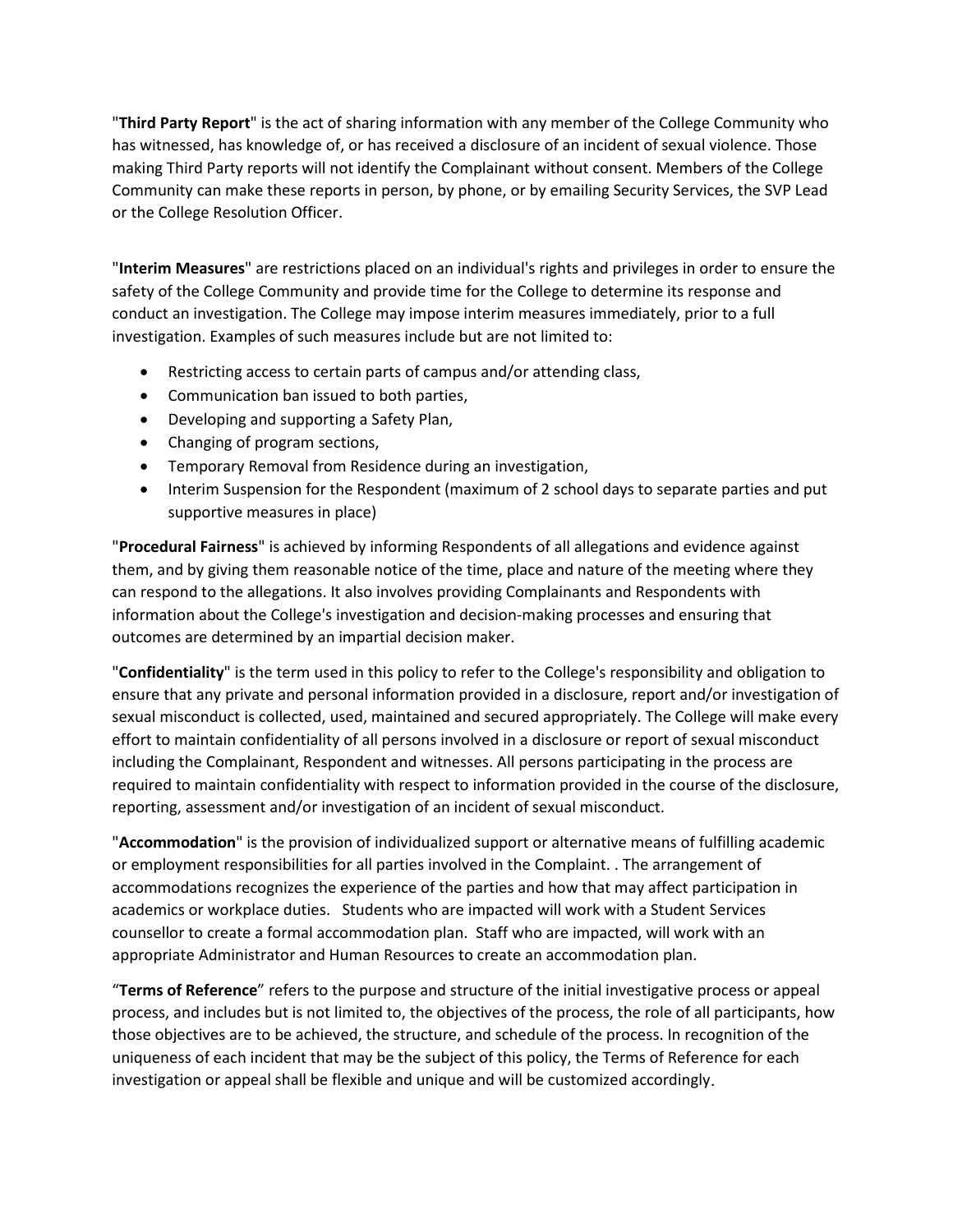#### **5.0 Reporting and Responding to Sexual Misconduct**

All members of the College Community who have been affected by sexual misconduct are encouraged to disclose their experience to a trusted member of the College Community, the SVP Lead or the College Resolution Officer as soon as they are able to do so. Individuals are not required to complete a formal complaint report in order to receive supports, services or accommodations.

Amnesty from College Sanctions: The College recognizes that some individuals may be hesitant to disclose or report sexual misconduct that occurred in situations where they were drinking while underage or using illegal drugs. A Complainant or other members of the College Community who discloses or reports sexual misconduct will not be subject to College sanctions for violations of College policies related to their use of alcohol and/or illegal drugs at the time of the incident.

Anonymous Reports: Individuals who experience sexual misconduct may choose to disclose to College staff anonymously (i.e., without providing their name or personal information). The College will provide individuals who make anonymous disclosures with information on supports, services, accommodations, interim safety measures, and other available options.

## **5.1 Obligation to Report:**

College employees, governors, volunteers, appointees, suppliers, contractors, etc. who witness or have knowledge of sexual misconduct have an obligation to make a Third-Party Report immediately. All members of the College Community can make these reports in person, by phone, or by emailing Security Services, the SVP Lead or the College Resolution Officer

## **5.2 Overall Safety:**

Where the College becomes aware of incidents of sexual misconduct by a member of the College community or against a member of the College community, which occur on or off College property and that pose a risk to the safety of members of the College community, the College shall take all reasonable steps to ensure the ongoing and future safety of the College community.

#### **5.3 Right to Withdraw a Report**

A complainant has the right to withdraw a complaint at any stage of the process. However, the College may continue to act on the issue identified in the complaint in order to comply with its obligation under this Policy and/or its legal obligations and to ensure ongoing and future safety of the College community.

#### **5.4 Protection from Reprisals, Retaliation or Threats**

It is a violation of this Policy for anyone to retaliate, engage in reprisals or threaten to retaliate against a complainant or other individual for:

- Having pursued rights under this Policy;
- Having participated or co-operated in an investigation under this Policy; or
- Having been associated with someone who has pursued rights under this Policy.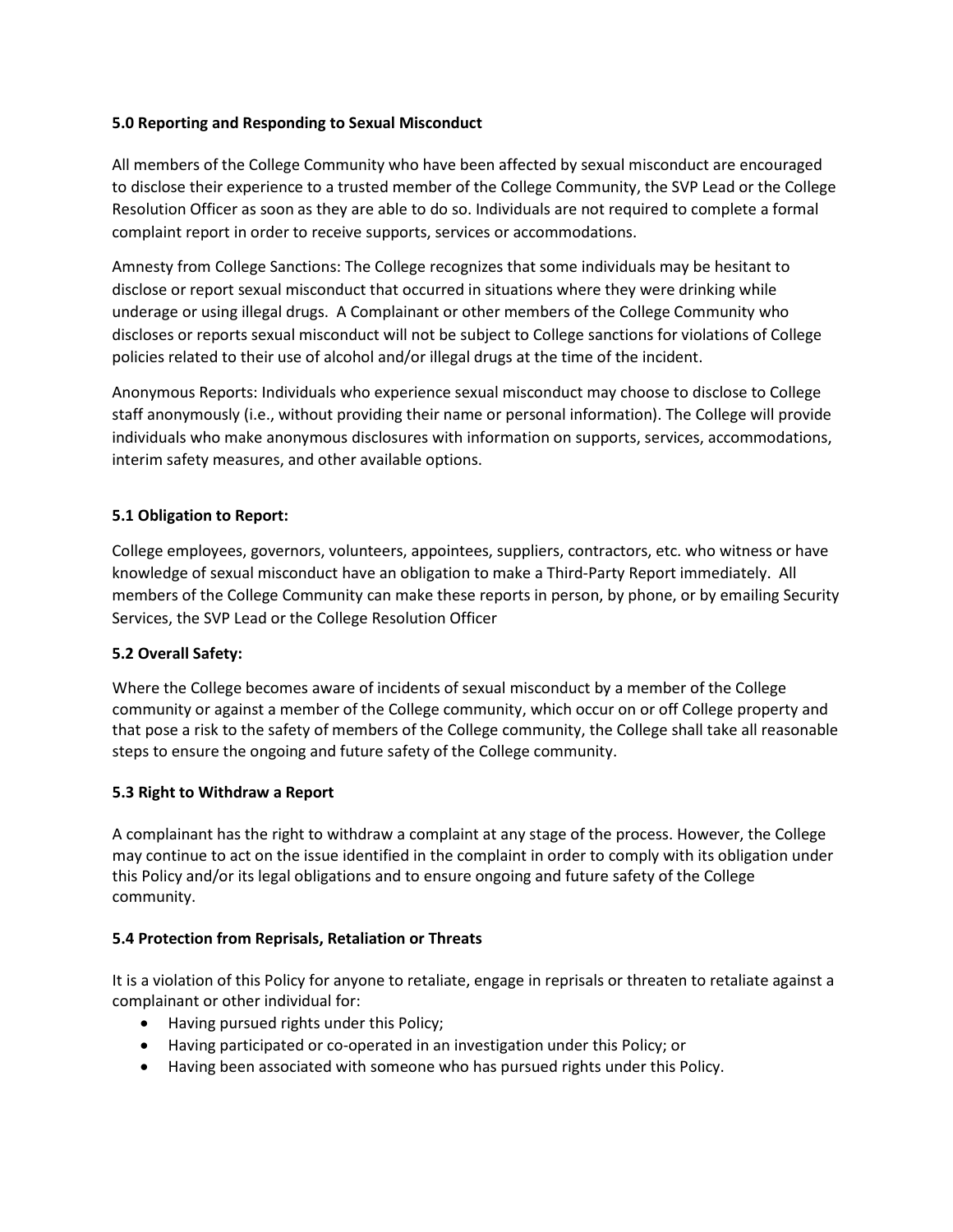The College will take all reasonable steps to protect persons from reprisals, retaliation and threats. This may entail, for example, advising individuals in writing of their duty to refrain from committing a reprisal and sanctioning individuals for breach of this duty. The College may also address the potential for reprisals by providing an accommodation appropriate in the circumstances.

## **5.5 Unsubstantiated Complaints**

If a person, in good faith, discloses or files a sexual misconduct complaint that is not supported by evidence gathered during an investigation, the complaint will be dismissed. Records associated with the investigation and the results of the investigation will be kept on file as appropriate. Parties involved may still access and/or inquire further about support services.

## **5.6 Frivolous, Vexatious or Bad Faith Reports**

Reports that are found to be frivolous, vexatious, or bad faith complaints, that are made purposely to annoy, embarrass or harm the Respondent, may result in sanctions and/or discipline against the complainant.

## **5.7 Limits of Confidentiality**

The College will restrict access to all information provided in the disclosure and processes related to a report and investigation of an incident of sexual misconduct to individuals with a legitimate need for such access and will provide education and training to those who are regularly involved in receiving disclosures and the administration of reports.

However, confidentiality cannot be assured in circumstances where:

- The College determines that a risk to an individual or the College Community exists.
- A Formal Report has been made under this policy and the Respondent must be informed of the details of the Report as part of the investigation and in keeping with procedural fairness; and/or
- Reporting is required by law.

In such circumstances, information will be shared only with services necessary to prevent harm, and the name of the parties involved will not be released.

Where the College becomes aware of an allegation of sexual misconduct by a member of the College Community against another member of the College community, the College may also have an obligation to take steps to ensure that the matter is dealt with in order to comply with the College's legal obligation and/or its policies to investigate such allegations. In such cases, certain College administrators will be informed about the reported incident on a "need to know" and confidential basis, but not necessarily of the identities of the persons involved.

## **5.8 English as a Second Language**

Any person involved in this process as party or witness, for whom English is a second language, may communicate in their native language for any purpose provided for in this policy, including providing written evidence, argument or in person interviews. In the case of written submissions, the College shall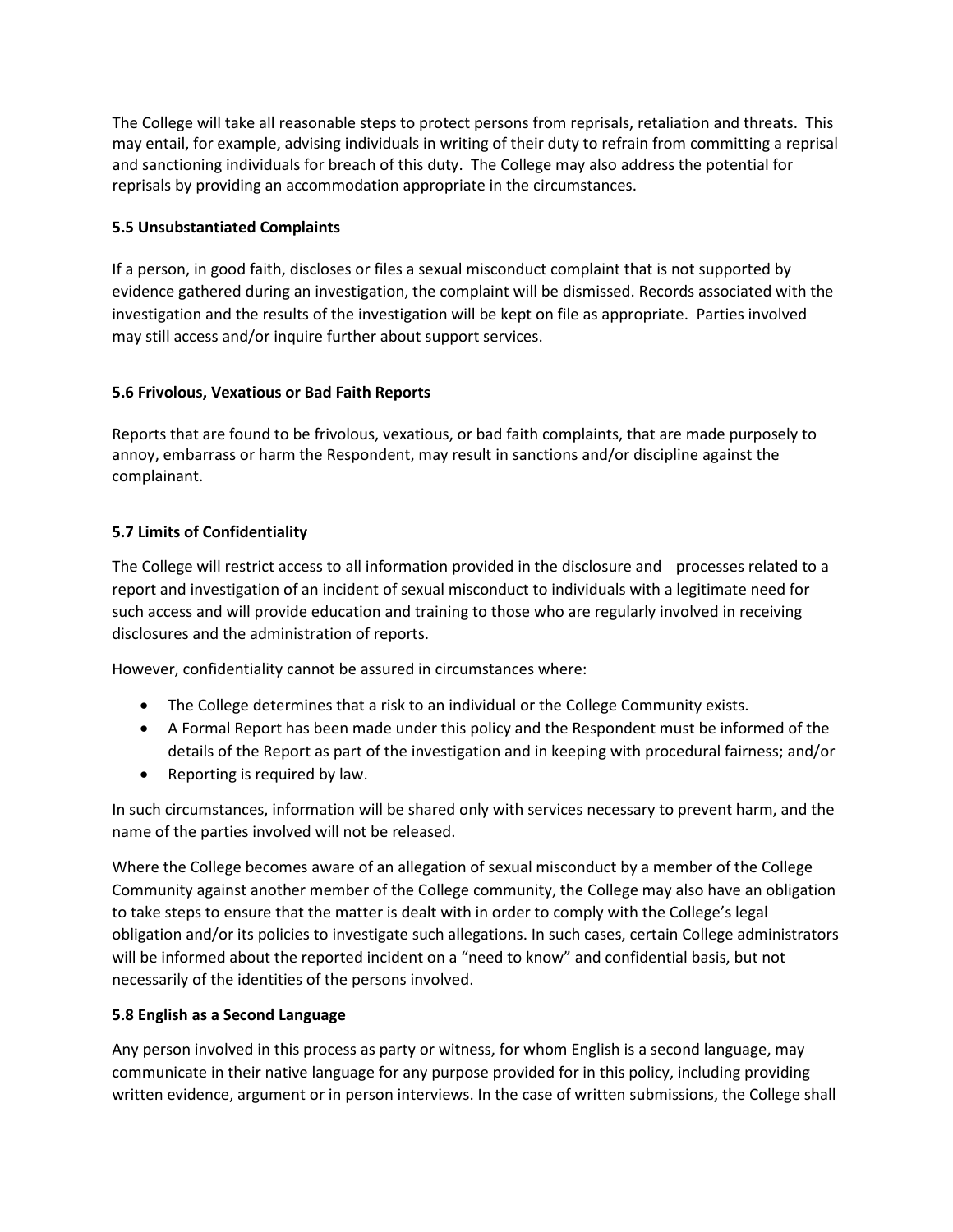have all documentation submitted officially translated into English at College expense. In the case of verbal communications, the College shall retain an official translator, at College expense, to translate the conversation from the person's native language to English and from English to the person's native language.

Where the Complainant or Respondent has elected to communicate in their native language, the written decision following the initial investigation or any decision on appeal, shall be officially translated by the College into the party's native language, at College expense, prior to forwarding the decision to the respective party.

## **5.9 Formal Complaint Process, Investigation and Adjudication**

Once a Formal College Report, as defined by this policy, is filed by the Complainant, it shall be forwarded forthwith to the Vice President, Human Resources, Safety, Security and Facilities Management who shall review the Report, and within five (5) business days, retain an external Investigator with expertise in investigating cases of sexual misconduct to investigate the Report.

The Respondent will be notified in writing of the investigation by the Vice President, Human Resources, Safety, Security and Facilities Management and will be given a reasonable period of time to submit a written response to the Report. The notification to the Respondent will include:

- A redacted copy of the Report and redacted copies of any relevant documents submitted with the Report;
- An outline of any interim measures implemented;
- An indication that the Respondent has the right to remain silent and not participate in the investigation; however, the investigation of the allegations in the Report will proceed in the absence of the Respondent's participation or response, and a decision will be made based on the information and evidence gather by the Investigator conducting the investigation; and
- Information regarding available support services.

The Investigator will conduct an investigation, which will generally include the following:

- Receipt and review of the Report and the written response from the Respondent;
- Interviews of the Complainant, the Respondent and any witnesses;
- Preparation of a written summary of information obtained through interviews;
- Receipt and review of any additional documentation determined to be relevant to investigation;
- Preparation of a written investigation report to be submitted to the College Resolution Officer setting out the Investigator's factual findings and a determination of whether the allegations of sexual misconduct set out in the Report have been established, based on a balance of probabilities.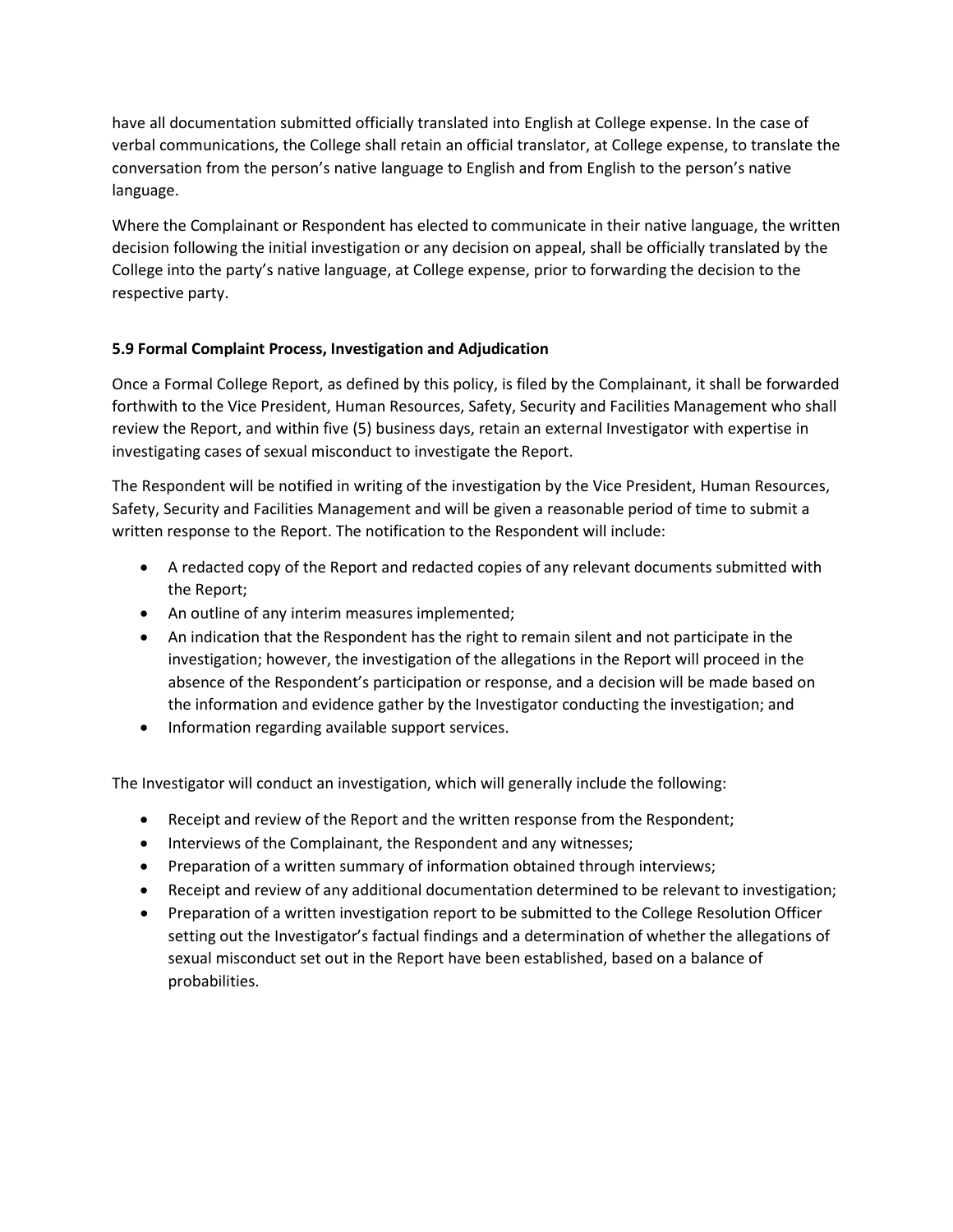The Investigator will have regard to the following general principles and guidelines in conducting the Investigation:

- The investigation shall be completed in a confidential manner and will adhere to the principles of procedural fairness;
- Within five (5) business days of receiving the Formal College Report, the Investigator shall notify the Complainant and Respondent that the Investigator has been appointed to investigate the Report and will outline the general investigative steps of the investigation;
- The Complainant and the Respondent may have legal counsel (at their cost) or a support person present during their interview.
- The Investigator conducting the interview may provide a copy of their interview notes to the Complainant and the Respondent (separately) for their review and to ensure the accuracy of the information obtained by the external agency or person during the interview.
- The onus shall be on the Complainant to prove the allegations of misconduct on the balance of probabilities.
- The Investigator shall complete the investigation and issue an investigation report to the College Resolution Officer no later than thirty-five (35) business days of receiving the Formal College Report. In extenuating circumstances, this time period can be extended on application to the Vice President, Human Resources, Safety, Security and Facilities Management.

## **Sexual Misconduct Sanctions:**

Upon finding that the Respondent has engaged in sexual misconduct, the College Resolution Officer may impose one or more of the following sanctions:

- Behavioural Contract
- Probation
- Exclusion
- Suspension
- Full Suspension
- Dismissal

Before imposing a sanction, the College Resolution Officer may provide the Complainant and the Respondent an opportunity to provide written submissions regarding an appropriate sanction.

The College Resolution Officer shall consider the following when imposing a sanction:

- The Complainant's and the Respondent's submissions, if provided;
- The nature and severity of the sexual misconduct;
- Any relevant aggravating or mitigating facts identified by the Investigator;
- The Respondent's disciplinary record, if any, and the principle of progressive discipline;
- Any prior cases involving sexual misconduct and any sanctions imposed.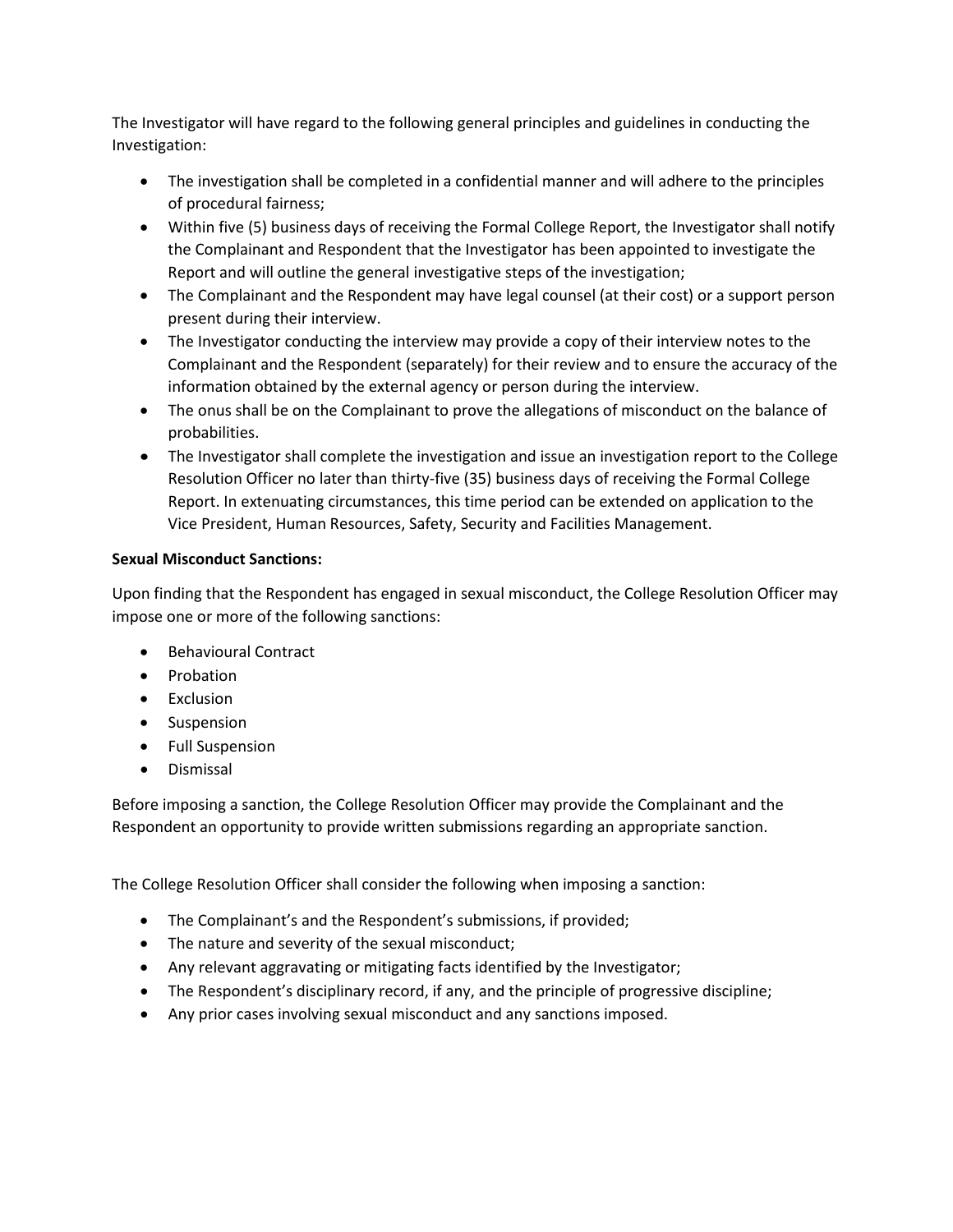#### **5.10 Appeal**

#### **Requesting Permission to Appeal**

The Complainant or the Respondent may request an appeal of any finding made by the external agency or person and/or any sanction imposed, by requesting permission in writing, addressed to the Vice President, Human Resources, Safety, Security and Facilities Management, within five (5) business days of receiving the written decision of the external agency or person.

The Vice President, Human Resources, Safety, Security and Facilities Management shall grant permission to appeal if the Appellant can establish, on the balance of probabilities, at least one of the following grounds:

- There is new information that is likely to change the outcome; or
- There is evidence of a procedural error or bias in the process; or
- The sanction imposed is not consistent with the finding of misconduct.

If the request for permission is denied by the Vice President, Human Resources, Safety, Security and Facilities Management, there is no further right of appeal and the matter shall be considered as concluded.

#### **Appeal Panel**

If the request for permission is approved by the Vice President, Human Resources, Safety, Security and Facilities Management, the matter, including the entire record of the evidence and the report of the external agency or person, shall be forwarded to an Appeal Panel, for the purposes of conducting an appeal of the original decision.

The Appeal Panel shall consist of three (3) College Administrators appointed by the President. The President may appoint herself/himself to the Appeal Panel. The Appeal Panel shall select one person to act as the Chair of the Appeal Panel. The Appeal Panel may, in its discretion, retain external legal counsel for the purpose of providing legal counsel and assistance to the Appeal Panel.

In recognition of the potential uniqueness of each situation, the Appeal Panel shall have full discretion to establish an appeal process and timeline for each appeal. Appeal proceedings shall be conducted in accordance with the principles of procedural fairness. The Respondent to the appeal will be provided an opportunity to provide a written response to the appeal.

Appeal hearings will generally be conducted in writing. An oral hearing will proceed only in exceptional circumstances, and after the Appeal Panel has conducted a preliminary assessment of the written materials and has determined that an oral hearing is appropriate. If the Appeal Panel proceeds with an oral hearing, both the Appellant and the Respondent shall have the right to appear before the Appeal Panel to make oral submissions and call relevant evidence, as the Appeal Panel may consider appropriate. The Appeal Panel may utilize alternative methods of conducting an appeal hearing to avoid traumatization of any party. Appeal Panel hearings shall be closed and not open to the public due to the confidential nature of the issues and the impact on the participants.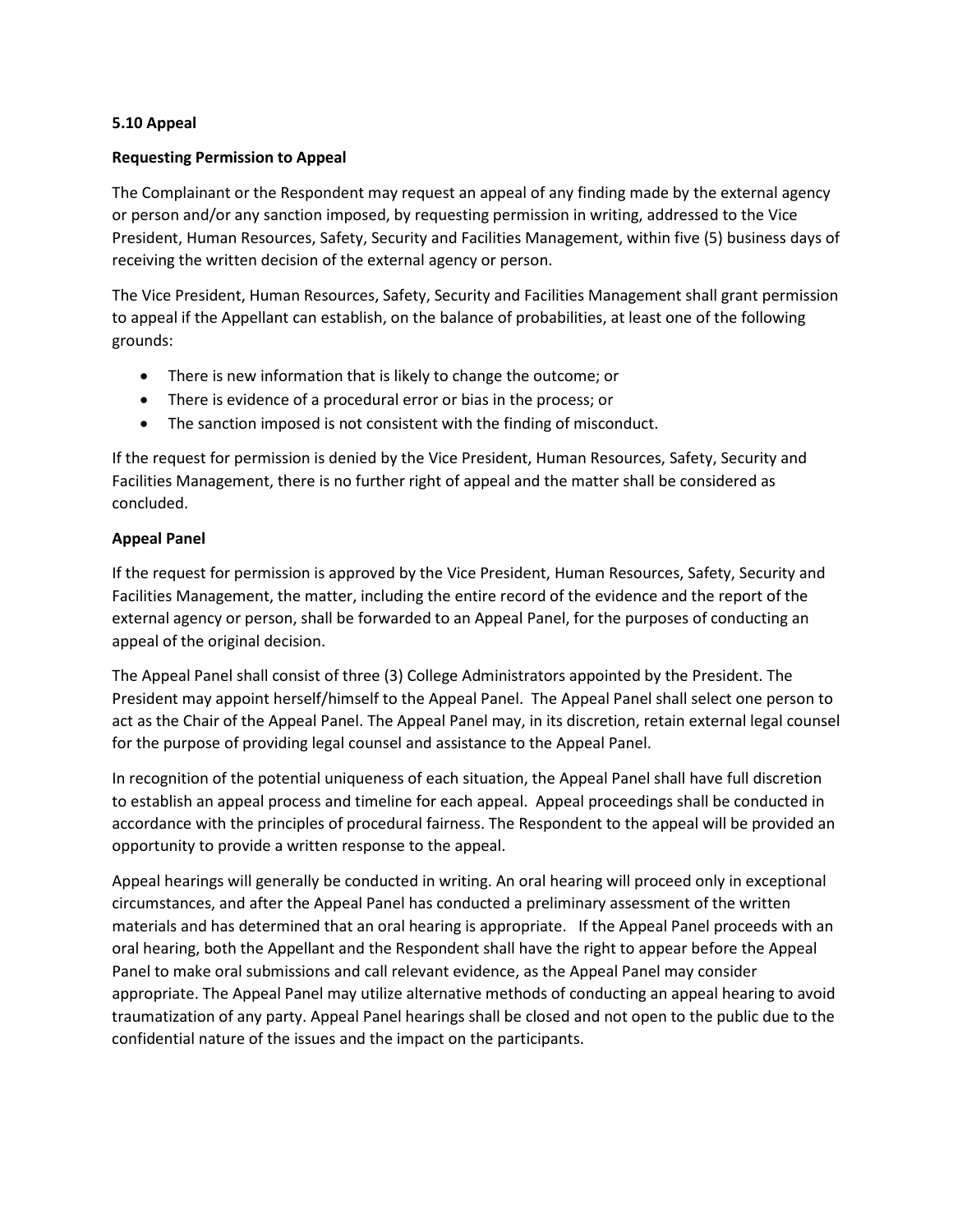The Appeal Panel will determine if, on the balance of probabilities, the original decision should be revised based on the following considerations:

- Was the investigation of the original external agency or person fair and unbiased?
- Were material mistakes made in the investigation that require correction?
- Were findings made by the original external agency or person reasonable and supported by the evidence?
- Was College policy correctly applied by the original external agency or person to the findings that were made and the sanctions that were imposed.
- Has any new evidence been presented that could impact the outcome of the investigation?

The Appeal Panel will consider all information, documents, evidence and submissions provided in the appeal proceedings.

The Appeal Panel issue a written appeal decision within a reasonable time period. Copies of the appeal decision will be provided to the Complainant and the Respondent.

The appeal decision of the Appeal Panel shall be final and there is no further right of appeal.

## **6.0 Administration**

## **6.1 Information Storage and Security**

The College Resolution Officer will collect, maintain and secure all pertinent information gathered through Informal, Formal and Third Party Reports and subsequent investigations. Information will remain confidential. Aggregate data about the numbers of reports received annually will be shared as per section 7.4 of this policy.

## **6.2 Annual Reports**

The SVP lead, in partnership with the College Resolution Officer, Student Services and Campus Security, will be responsible for collecting and summarizing for the Ontario Government, "such data and information related to the following as may be requested by the Minister, in the manner and form directed by the Minister" and providing an annual report to the College's Board of Governors, as required by Section 17 of the Ministry of Training, Colleges and Universities Act (MTCU Act):

- The number of times supports, services and accommodation relating to sexual violence are requested and obtained by students enrolled at [the College], and information about the supports, services and accommodation; and
- The number of incidents and reports of sexual violence reported or disclosed to the College, and information about such incidents and reports; and
- The implementation and effectiveness of the Policy. 2016, c. 2, Sched. 3, s. 1."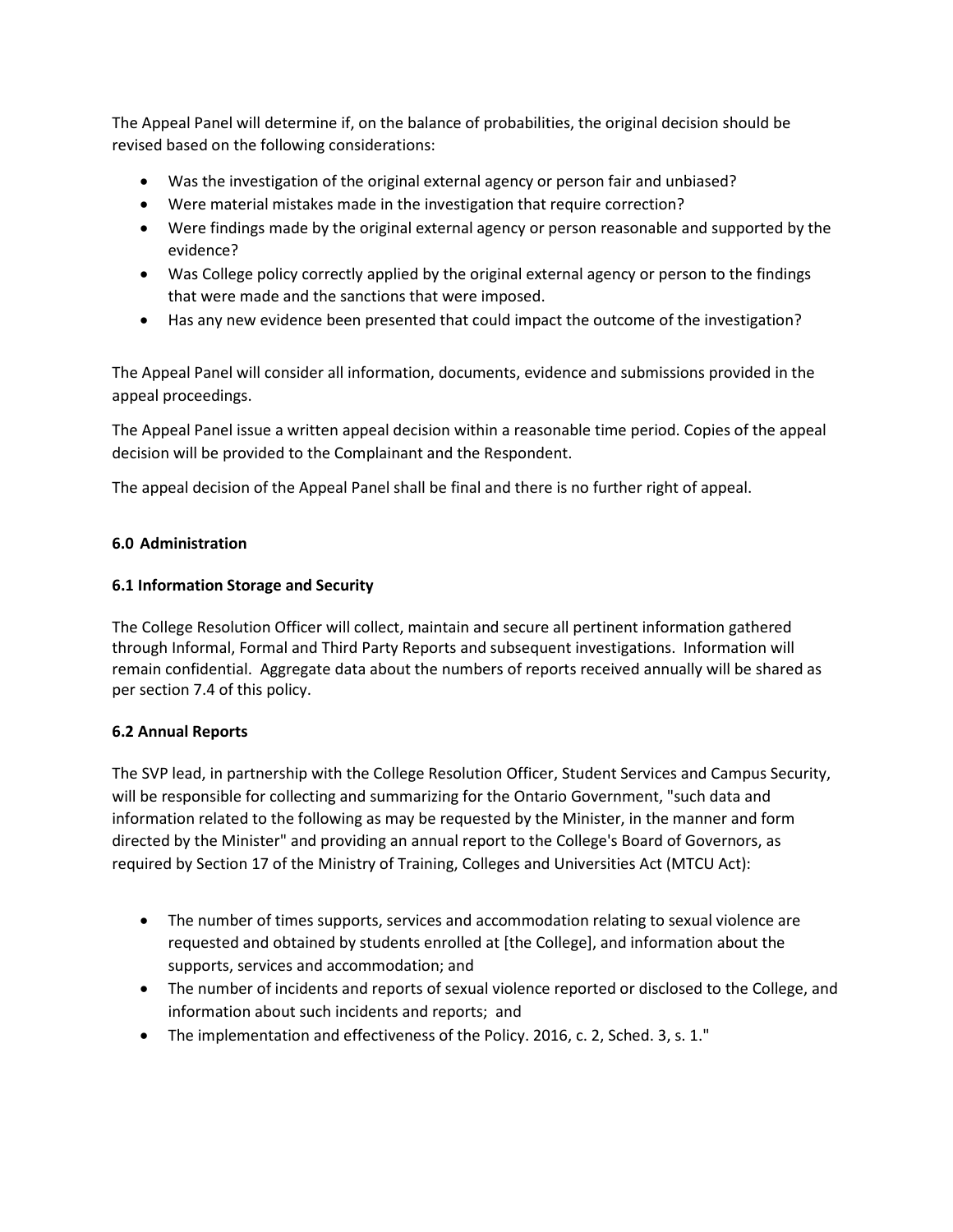#### **7.0 Resources**

The Sexual Misconduct Policy and Procedure, reporting information and internal and external supports shall be posted on the College website, [www.stclaircollege.ca/svp](http://www.stclaircollege.ca/svp) as a resource for students to access information on sexual misconduct.

#### **8.0 Resources**

- [Ministry of Training, Colleges and Universities Act -](https://www.ontario.ca/laws/regulation/160131) Ontario Regulation 131/16
- Policy 3.1 Health and Safety Policy
- Policy 7.1 Code of Student Rights and Responsibilities
- Policy 5.15 Respectful Work and Education Place Policy
- Policy 3.17 Workplace Violence Prevention and Reporting Policy
- Residence Community Living Standards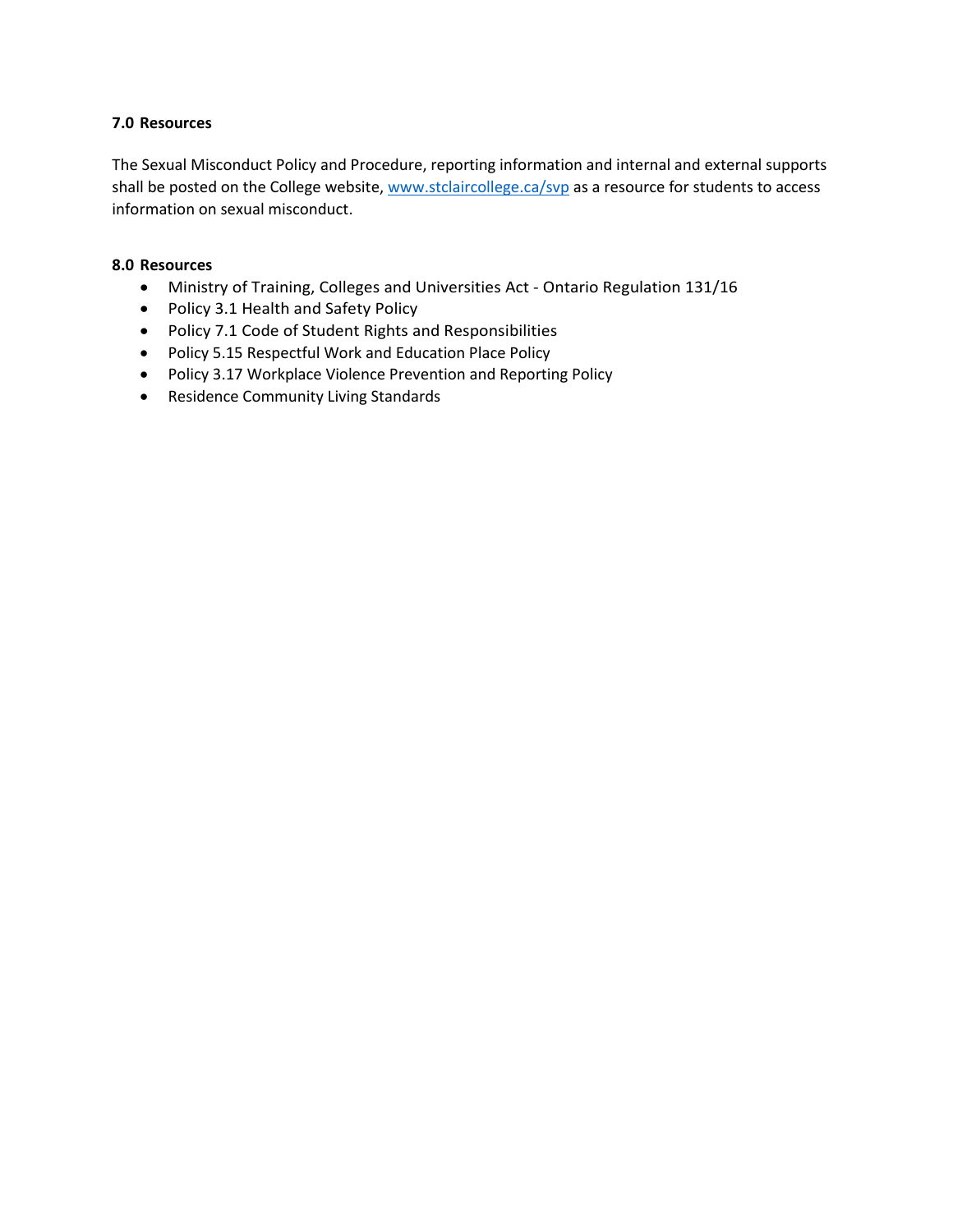

# **SEXUAL MISCONDUCT FORMAL COLLEGE REPORT**

#### COMPLAINANT

*(Please check one)*

| $\sim$<br>Student | Administrator | Member<br>aculty | Support Staff | Other |
|-------------------|---------------|------------------|---------------|-------|
|                   |               |                  |               |       |

| <b>Complainant Name:</b> |  |
|--------------------------|--|
| <b>Student Number:</b>   |  |
| Email Address:           |  |
| <b>Phone Number:</b>     |  |

## DESCRIPTION OF COMPLAINT

| Respondent Name: (if known)              |  |
|------------------------------------------|--|
| Program Name: (if known)                 |  |
| Email Address: (if known)                |  |
| Phone Number: (if known)                 |  |
| Date of Incident:                        |  |
| Location of Incident:                    |  |
| Reported to: (if previously reported)    |  |
| Date of Report: (if previously reported) |  |

#### Respondent is:

| (Please check one) |               |                       |               |       |
|--------------------|---------------|-----------------------|---------------|-------|
| Student            | Administrator | <b>Faculty Member</b> | Support Staff | Other |

#### Witnesses to the events of this Complaint:

| Witness Name: | Contact Information: |  |
|---------------|----------------------|--|
| Witness Name: | Contact Information: |  |
| Witness Name: | Contact Information: |  |

*Add additional rows if required*

Please attach the following to this document:

1. In your own words please attach a chronological statement of the details of your complaint. Please be as specific as possible. If English is a second language you may provide a statement in your native language.